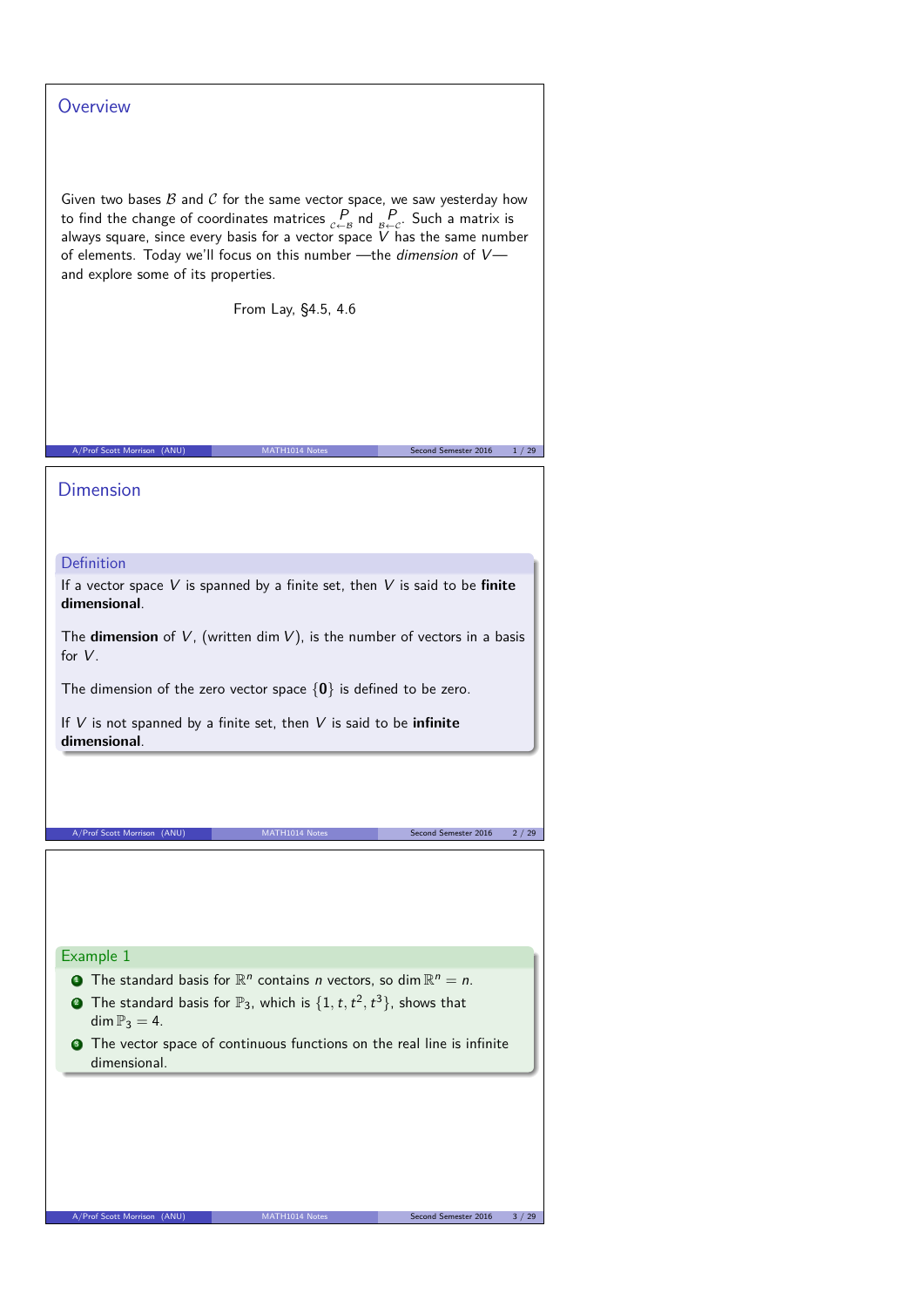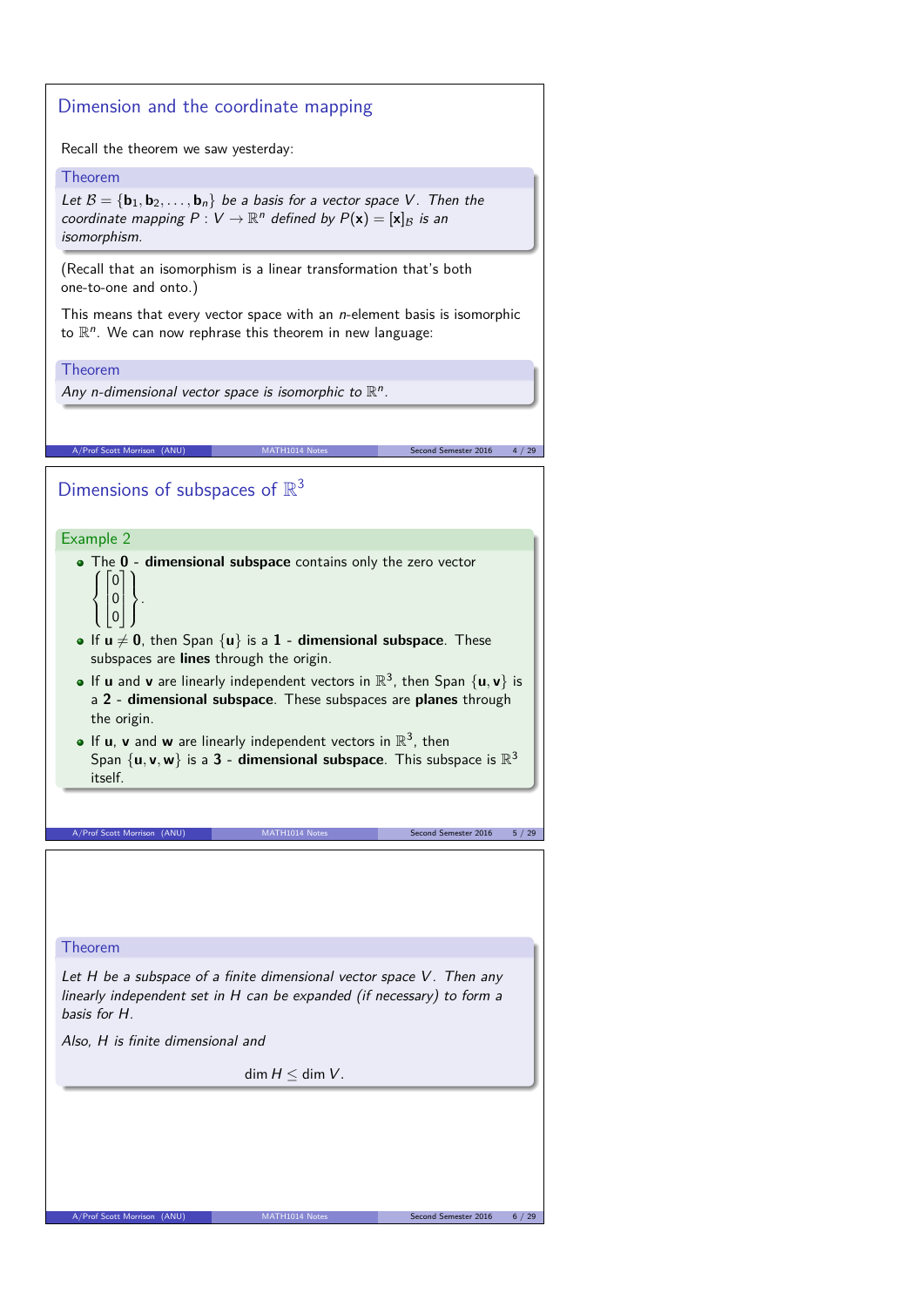

We want to show that these polynomials form a basis for  $\mathbb{P}_5$ .

A/Prof Scott Morrison (ANU) MATH1014 Notes Second Semester 2016 9 / 29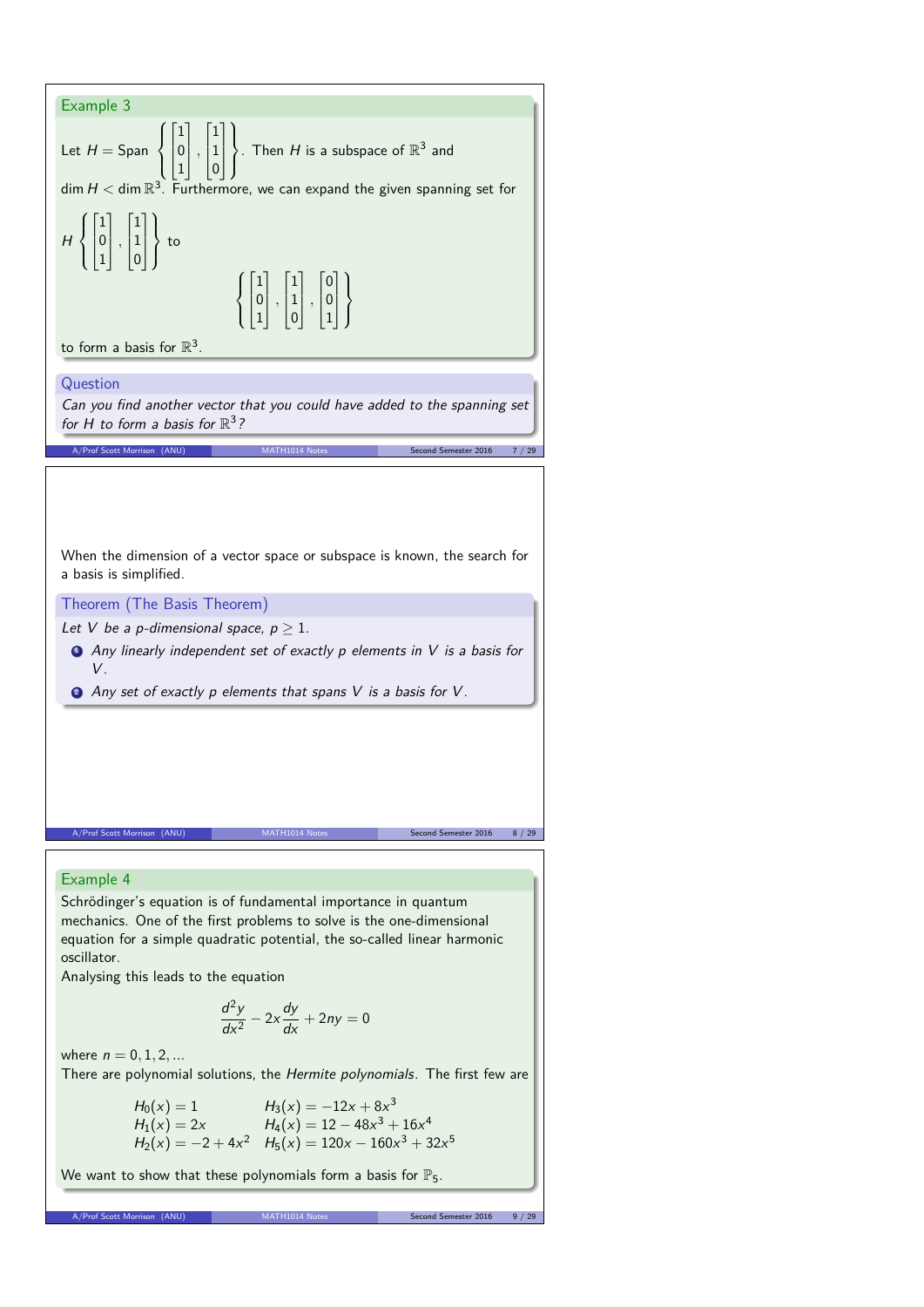| Writing the coordinate vectors relative to the standard basis for $\mathbb{P}_5$ we get                                                                                                                                                                                                                                                                                                                                                                                                                                                                                                                                       |
|-------------------------------------------------------------------------------------------------------------------------------------------------------------------------------------------------------------------------------------------------------------------------------------------------------------------------------------------------------------------------------------------------------------------------------------------------------------------------------------------------------------------------------------------------------------------------------------------------------------------------------|
| $\begin{bmatrix} 1 \\ 0 \\ 0 \\ 0 \\ 0 \\ 0 \\ 0 \end{bmatrix}, \begin{bmatrix} 2 \\ 0 \\ 0 \\ 0 \\ 0 \\ 0 \\ 0 \end{bmatrix}, \begin{bmatrix} 0 \\ 0 \\ 4 \\ 0 \\ 0 \\ 0 \\ 0 \end{bmatrix}, \begin{bmatrix} -12 \\ 0 \\ 0 \\ 8 \\ 0 \\ 0 \\ 0 \end{bmatrix}, \begin{bmatrix} 0 \\ 0 \\ 0 \\ -48 \\ 16 \\ 0 \\ 0 \end{bmatrix}, \begin{bmatrix} 120 \\ 0 \\ -160 \\ 0 \\ 32 \end{bmatrix}.$                                                                                                                                                                                                                                  |
| This makes it clear that the vectors are linearly independent. Why?                                                                                                                                                                                                                                                                                                                                                                                                                                                                                                                                                           |
| Since dim $\mathbb{P}_5 = 6$ and there are 6 polynomials that are linearly                                                                                                                                                                                                                                                                                                                                                                                                                                                                                                                                                    |
| independent, the Basis Theorem shows that they form a basis for $\mathbb{P}_5$ .                                                                                                                                                                                                                                                                                                                                                                                                                                                                                                                                              |
|                                                                                                                                                                                                                                                                                                                                                                                                                                                                                                                                                                                                                               |
|                                                                                                                                                                                                                                                                                                                                                                                                                                                                                                                                                                                                                               |
| A/Prof Scott Morrison (ANU)<br>Second Semester 2016<br>10 / 29<br>MATH1014 Notes                                                                                                                                                                                                                                                                                                                                                                                                                                                                                                                                              |
| The dimensions of Nul A and Col A<br>Recall that last week we saw explicit algorithms for finding bases for the<br>null space and the column space of a matrix A.<br>$\bullet$ To find a basis for Nul A, use elementary row operations to transform<br>$[A \ 0]$ to an equivalent reduced row echelon form $[B \ 0]$ . Use the row<br>reduced echelon form to find a parametric form of the general<br>solution to $A\mathbf{x} = \mathbf{0}$ . If Nul $A \neq \{\mathbf{0}\}\$ , the vectors found in this<br>parametric form of the general solution are automatically linearly<br>independent and form a basis for Nul A. |
| A basis for Col A is is formed from the pivot columns of A.<br>The matrix $B$ determines the pivot columns, but it is important to<br>return to the matrix $A$ .                                                                                                                                                                                                                                                                                                                                                                                                                                                              |
| Dimension of Nul A and Col A                                                                                                                                                                                                                                                                                                                                                                                                                                                                                                                                                                                                  |
| The dimension of Nul $A$ is the number of free variables in the equation<br>$Ax = 0$ .                                                                                                                                                                                                                                                                                                                                                                                                                                                                                                                                        |
|                                                                                                                                                                                                                                                                                                                                                                                                                                                                                                                                                                                                                               |
| The dimension of Col A is the number of pivot columns in A.                                                                                                                                                                                                                                                                                                                                                                                                                                                                                                                                                                   |
| A/Prof Scott Morrison (ANU)<br>MATH1014 Notes<br>Second Semester 2016<br>11 / 29                                                                                                                                                                                                                                                                                                                                                                                                                                                                                                                                              |
|                                                                                                                                                                                                                                                                                                                                                                                                                                                                                                                                                                                                                               |
| Example 5                                                                                                                                                                                                                                                                                                                                                                                                                                                                                                                                                                                                                     |
| Given the matrix                                                                                                                                                                                                                                                                                                                                                                                                                                                                                                                                                                                                              |
|                                                                                                                                                                                                                                                                                                                                                                                                                                                                                                                                                                                                                               |
| $A = \begin{bmatrix} 1 & -6 & 9 & 10 & -2 \\ 0 & 1 & 2 & -4 & 5 \\ 0 & 0 & 0 & 5 & 1 \\ 0 & 0 & 0 & 0 & 0 \end{bmatrix},$                                                                                                                                                                                                                                                                                                                                                                                                                                                                                                     |
| what are the dimensions of the null space and column space?                                                                                                                                                                                                                                                                                                                                                                                                                                                                                                                                                                   |
| There are three pivots and two free variables, so dim(Nul A) $=$ 2 and<br>$dim(Col A) = 3.$                                                                                                                                                                                                                                                                                                                                                                                                                                                                                                                                   |
|                                                                                                                                                                                                                                                                                                                                                                                                                                                                                                                                                                                                                               |
|                                                                                                                                                                                                                                                                                                                                                                                                                                                                                                                                                                                                                               |
|                                                                                                                                                                                                                                                                                                                                                                                                                                                                                                                                                                                                                               |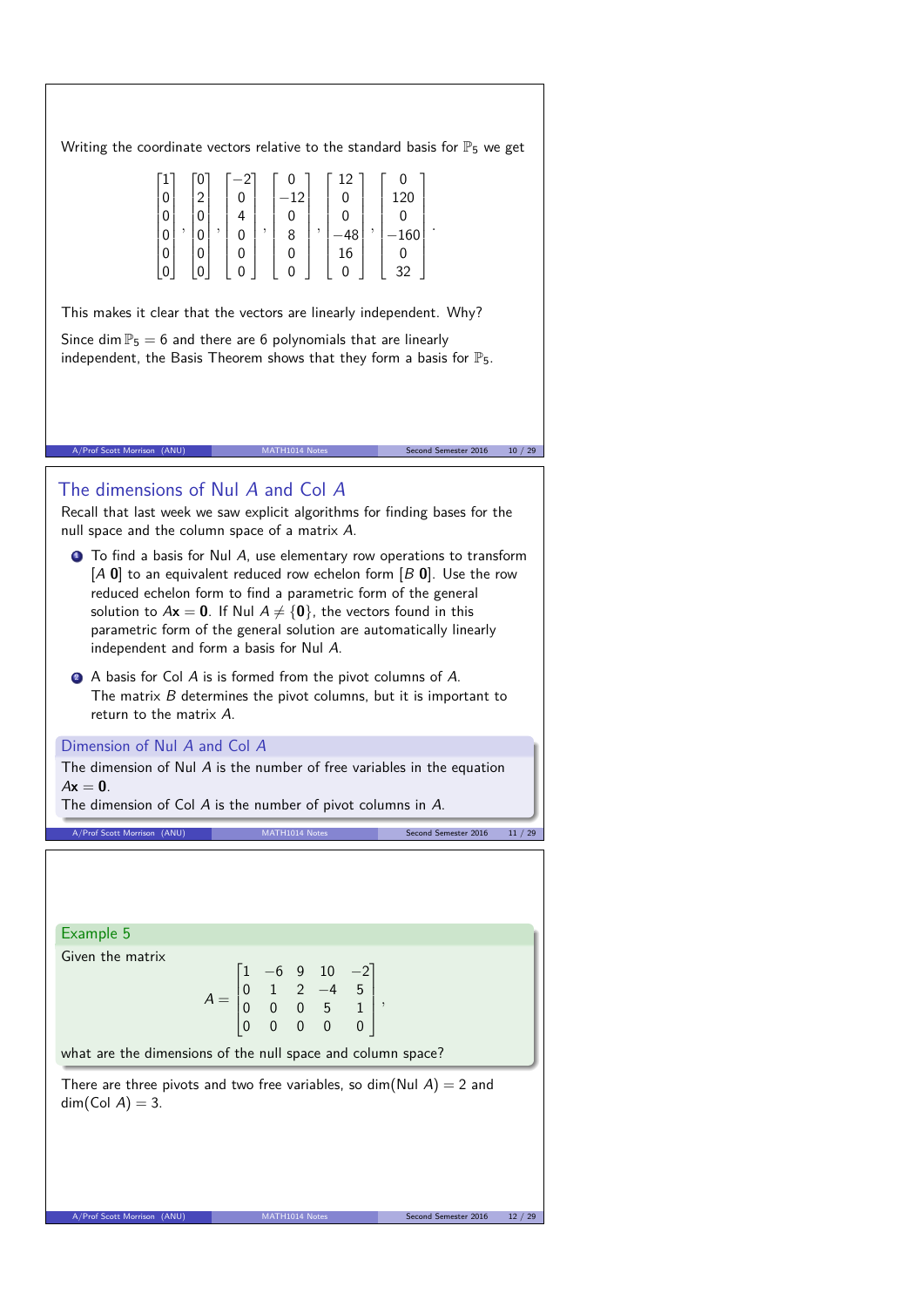Example 6

Given the matrix

$$
= \begin{bmatrix} 1 & -1 & 0 \\ 0 & 4 & 7 \\ 0 & 0 & 5 \end{bmatrix},
$$

there are three pivots and no free variables, dim(Nul  $A$ ) = 0 and dim(Col  $A$ ) = 3.

 $\overline{A}$ 

## The rank theorem

As before, let  $A$  be a matrix and let  $B$  be its reduced row echelon form

Second Semester 2016 13 / 29

dim Col  $A = #$  of pivots of  $A = #$  of pivot columns of B

Definition

The **rank** of a matrix A is the dimension of the column space of A.

dim Nul  $A = #$  of free variables of B  $=$  # of non-pivot columns of B.

A/Prof Scott Morrison (ANU) MATH1014 Notes Second Semester 2016 14 / 29

Compare the two red boxes. What does this tell about the relationship between the dimensions of the null space and column space of matrix?

Theorem

If A is an  $m \times n$  matrix, then

 $Rank A + dim Nul A = n.$ 

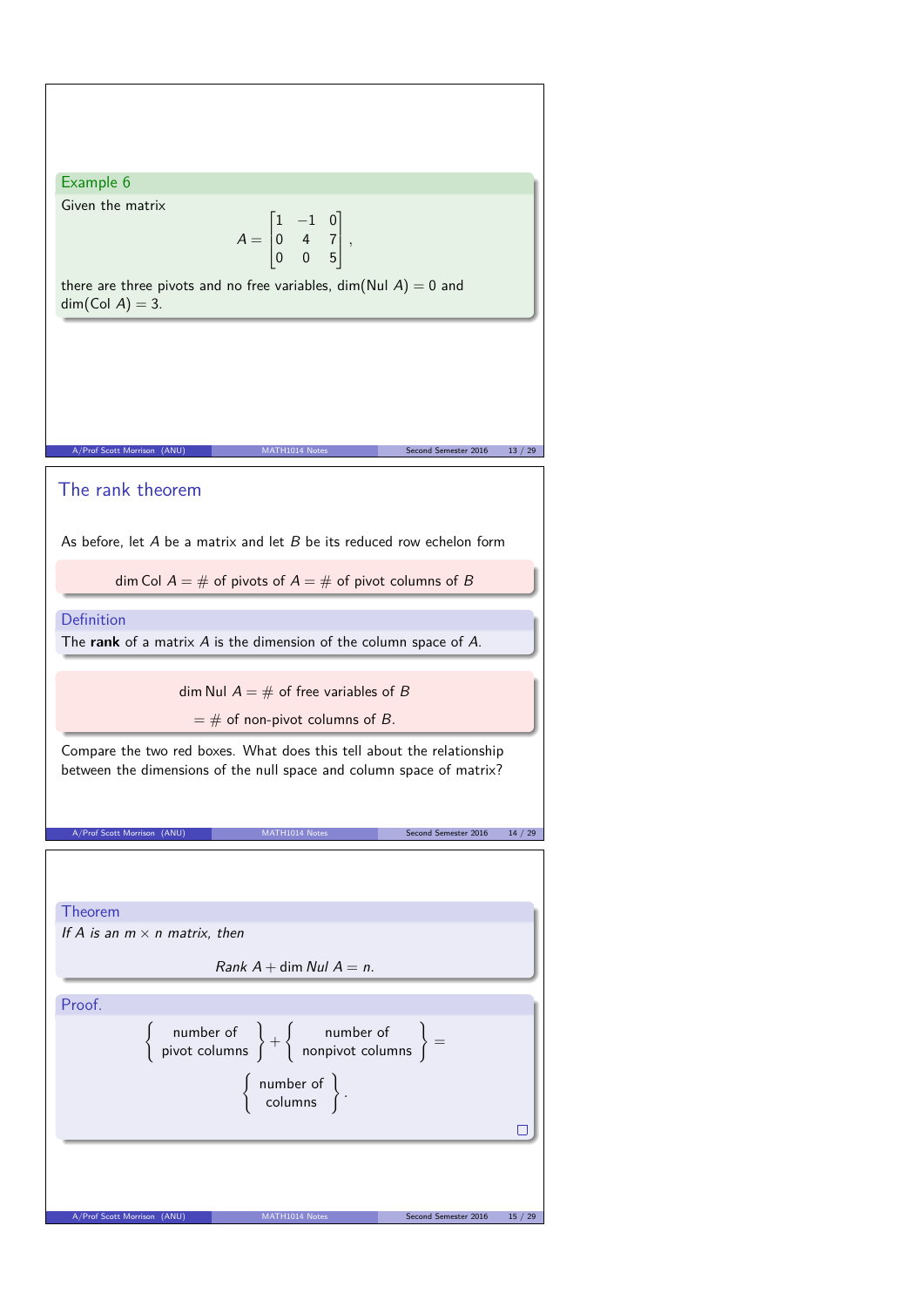| <b>Examples</b>                                                                                                                        |
|----------------------------------------------------------------------------------------------------------------------------------------|
|                                                                                                                                        |
| Example 7                                                                                                                              |
| If a $6 \times 3$ matrix A has rank 3, what can we say about dim Nul A,<br>$dim Col A$ and Rank $A$ ?                                  |
|                                                                                                                                        |
| • Rank $A + \dim \text{Nul } A = 3$ .                                                                                                  |
| • Since A only has three columns, and and all three are pivot columns,<br>there are no free variables in the equation $Ax = 0$ . Hence |
| $\dim$ Nul $A = 0$ .                                                                                                                   |
| • dim Col $A =$ Rank $A = 3$ .                                                                                                         |
|                                                                                                                                        |
|                                                                                                                                        |
|                                                                                                                                        |
|                                                                                                                                        |
| A/Prof Scott Morrison<br>(ANU)<br>Second Semester 2016<br>16 / 29                                                                      |
|                                                                                                                                        |
| The row space of a matrix                                                                                                              |
|                                                                                                                                        |
|                                                                                                                                        |
|                                                                                                                                        |
| The null space and the column space are the fundamental subspaces                                                                      |
| associated to a matrix, but there's one other natural subspace to consider:                                                            |
| Definition                                                                                                                             |
| The row space Row A of an $m \times n$ matrix A is the subspace of $\mathbb{R}^n$                                                      |
| spanned by the rows of A.                                                                                                              |
|                                                                                                                                        |
|                                                                                                                                        |
|                                                                                                                                        |
|                                                                                                                                        |
|                                                                                                                                        |
| A/Prof Scott Morrison (ANU)<br>MATH1014 Notes<br>Second Semester 2016<br>17/29                                                         |
|                                                                                                                                        |
| Example 8                                                                                                                              |
| For the matrix $A$ given by                                                                                                            |
|                                                                                                                                        |
| $A = \begin{bmatrix} 1 & -0 & 9 & 10 & -2 \\ 3 & 1 & 2 & -4 & 5 \\ -2 & 0 & -1 & 5 & 1 \\ 4 & 3 & 1 & 0 & 6 \end{bmatrix}$ ,           |
|                                                                                                                                        |
|                                                                                                                                        |
| we can write                                                                                                                           |
|                                                                                                                                        |
| $r_1 = [1, -6, 9, 10, -2]$                                                                                                             |
| $r_2 = [3, 1, 2, -4, 5]$                                                                                                               |
| $r_3 = [-2, 0, -1, 5, 1]$                                                                                                              |
| $r_4 = [4, -3, 1, 0, 6]$                                                                                                               |
| The row space of A is the subspace of $\mathbb{R}^5$ spanned by $\{r_1, r_2, r_3, r_4\}$ .                                             |
|                                                                                                                                        |
| (Note that we're writing the vectors $r_i$ as rows, rather than columns, for<br>convenience.)                                          |
| A/Prof Scott Morrison (ANU)<br>Second Semester 2016<br>18 / 29<br>MATH1014 Notes                                                       |
|                                                                                                                                        |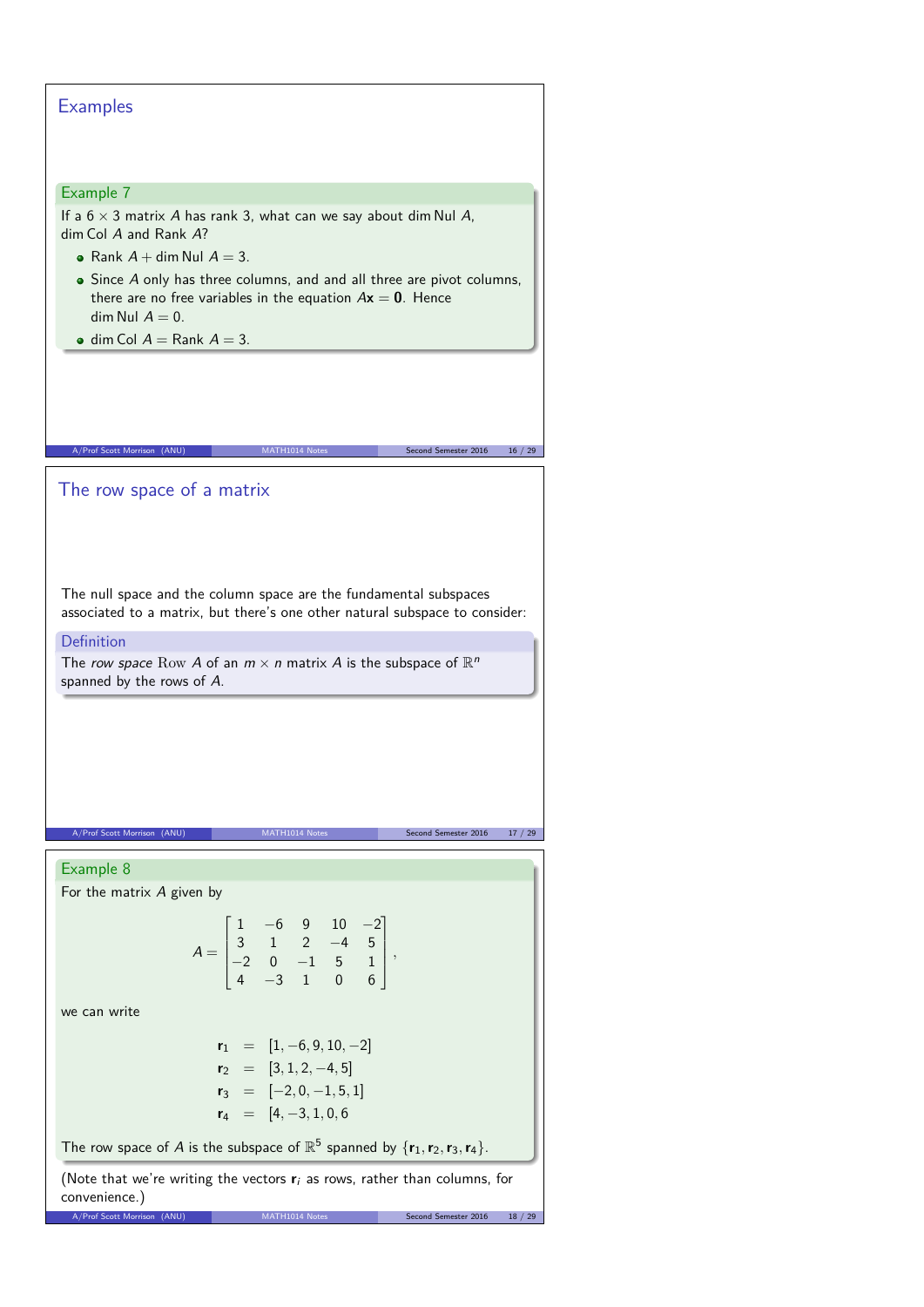# A basis for Row B Theorem

Suppose a matrix B is obtained from a matrix A by row operations. Then Row  $A =$  Row B. If B is an echelon form of A, then the non-zero rows of B form a basis for Row B.

Compare this to our procedure for finding a basis for Col A. Notice that it's simpler: after row reducing, we don't need to return to the original matrix to find our basis!

## Proof.

If a matrix  $B$  is obtained from a matrix  $A$  by row operations, then the rows of B are linear combinations of those of A, so that  $Row B \subseteq Row A$ . But row operations are reversible, which gives the reverse inclusion so that Row  $A = Row B$ .

In fact if  $B$  is an echelon form of  $A$ , then any non-zero row is linearly independent of the rows below it (because of the leading non-zero entry), and so the non-zero rows of B form a basis for  $Row B = Row A$ .

 $\Box$ A/Prof Scott Morrison (ANU) MATH1014 Notes Second Semester 2016 19 / 29

## The Rank Theorem –Updated!

## Theorem

For any  $m \times n$  matrix A, Col A and Row A have the same dimension. This common dimension, the rank of A, is equal to the number of pivot positions in A and satisfies the equation

Rank  $A$  + dim Nul  $A$  = n.

This additional statement in this theorem follows from our process for finding bases for Row A and Col A:

Use row operations to replace A with its reduced row echelon form. Each pivot determines a vector (a column of A) in the basis for Col A and a vector (a row of  $B$ ) in the basis for Row  $A$ .

Note also Rank  $A =$  Rank  $A^T$ .

A/Prof Scott Morrison (ANU)

Example 9

Suppose a  $4 \times 7$  matrix A has 4 pivot columns.

- Col  $A \subseteq \mathbb{R}^4$  and dim Col  $A = 4$ . So Col  $A = \mathbb{R}^4$ .
- On the other hand, Row  $A \subseteq \mathbb{R}^7$ , so that even though dim Row  $A = 4$ , Row  $A \neq \mathbb{R}^4$ .

## Example 10

If A is a  $6 \times 8$  matrix, then the smallest possible dimension of Nul A is 2.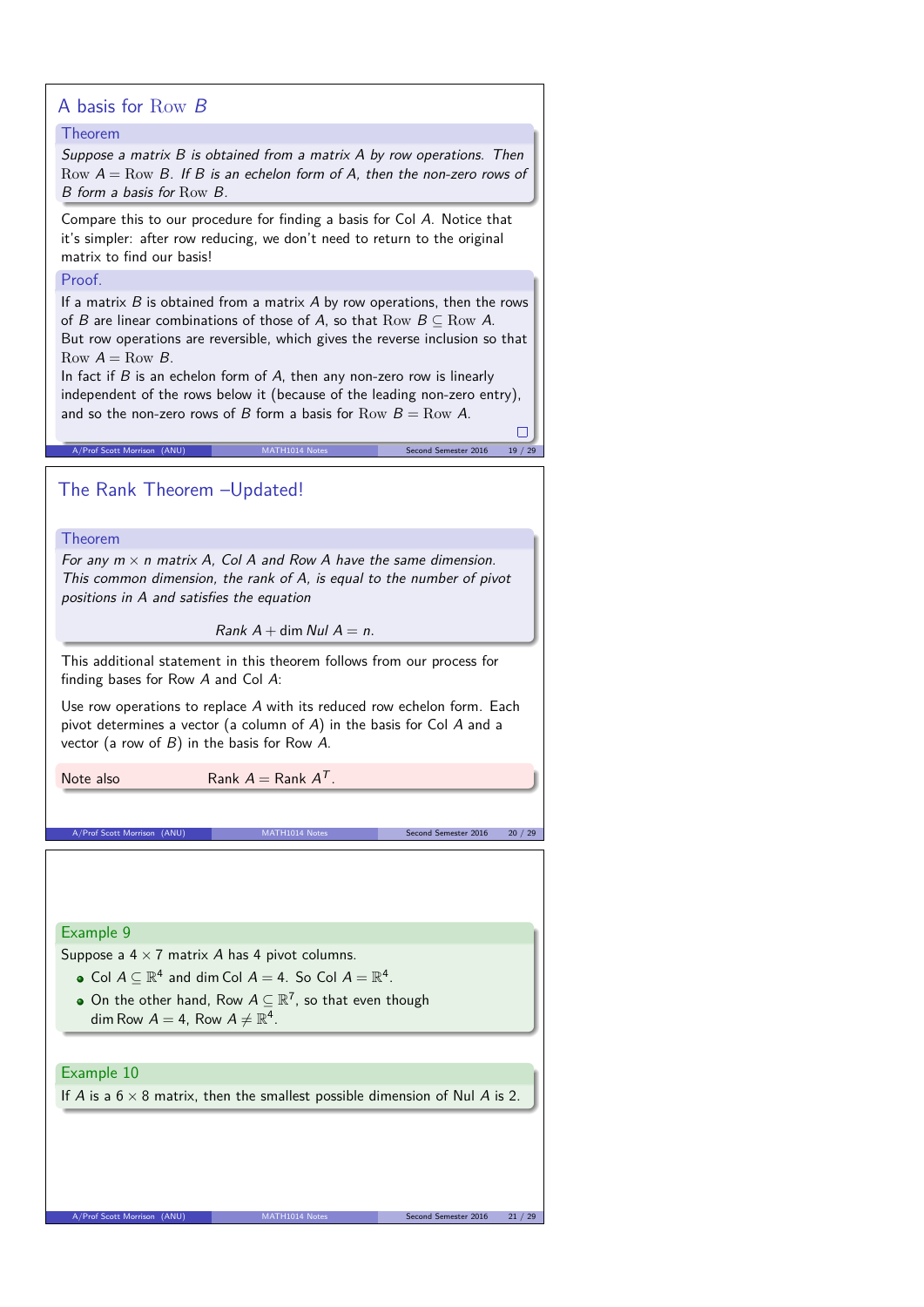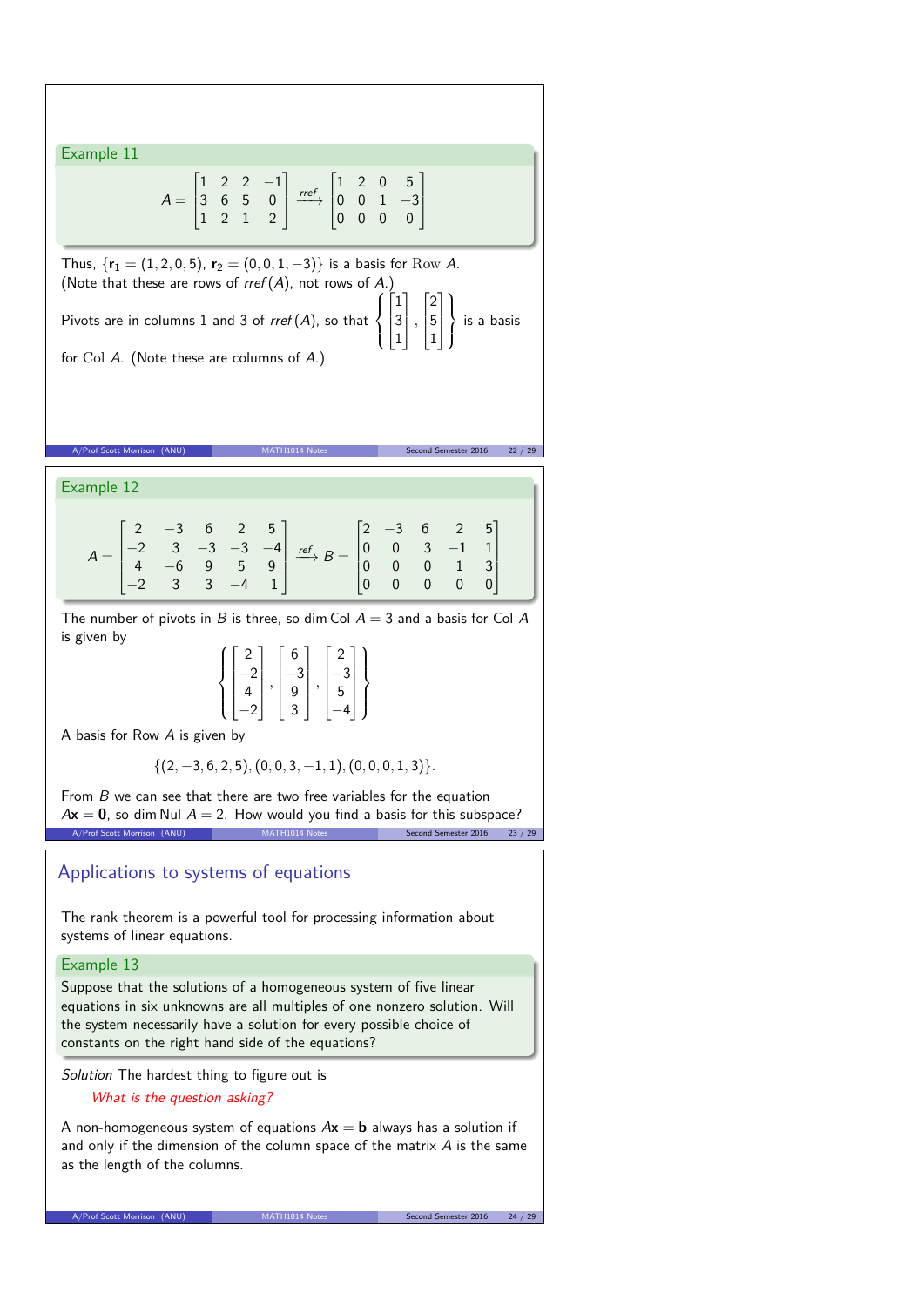In this case if we think of the system as  $Ax = b$ , then A is a  $5 \times 6$  matrix, and the columns have length 5: each column is a vector in  $\mathbb{R}^5$ . The question is asking

Do the columns span  $\mathbb{R}^5$ ?

or equivalently,

Is the rank of the column space equal to 5?

First note that dim Nul  $A = 1$ . We use the equation:

Rank  $A +$  dim Nul  $A = 6$ 

to deduce that Rank  $A = 5$ .

Hence the dimension of the column space of  $A$  is 5, Col  $A=\mathbb{R}^5$  and the system of non-homogeneous equations always has a solution.

A/Prof Scott Morrison (ANU) MATH1014 Notes Second Semester 2016 25 / 29 / 29

Example 14

A homogeneous system of twelve linear equations in eight unknowns has two fixed solutions that are not multiples of each other, and all other solutions are linear combinations of these two solutions. Can the set of all solutions be described with fewer than twelve homogeneous linear equations? If so, how many?

Considering the corresponding matrix system  $Ax = 0$ , the key points are

. The following are easily checked:

- $\bullet$  A is a 12  $\times$  8 matrix.
- $\bullet$  dim Nul  $A = 2$
- Rank  $A +$  dim Nul  $A = 8$
- What is the rank of A?
- How many equations are actually needed?

A/Prof Scott Morrison (ANU) MATH1014 N

### Example 15

Let 
$$
A = \begin{bmatrix} 2 & -2 & 0 \\ -2 & 2 & 0 \\ 1 & 2 & 0 \end{bmatrix}
$$

- $\bullet$  Nul A is the z-axis.
- $\bullet$  Row A is the xy-plane.
- Col A is the plane whose equation is  $x + y = 0$ .
- Nul  $A^{\mathcal{T}}$  is the set of all multiples of  $(1,1,0)$ .
- Nul A and Row A are perpendicular to each other.
- Col A and Nul  $A<sup>T</sup>$  are also perpendicular.

 $\overline{0}$